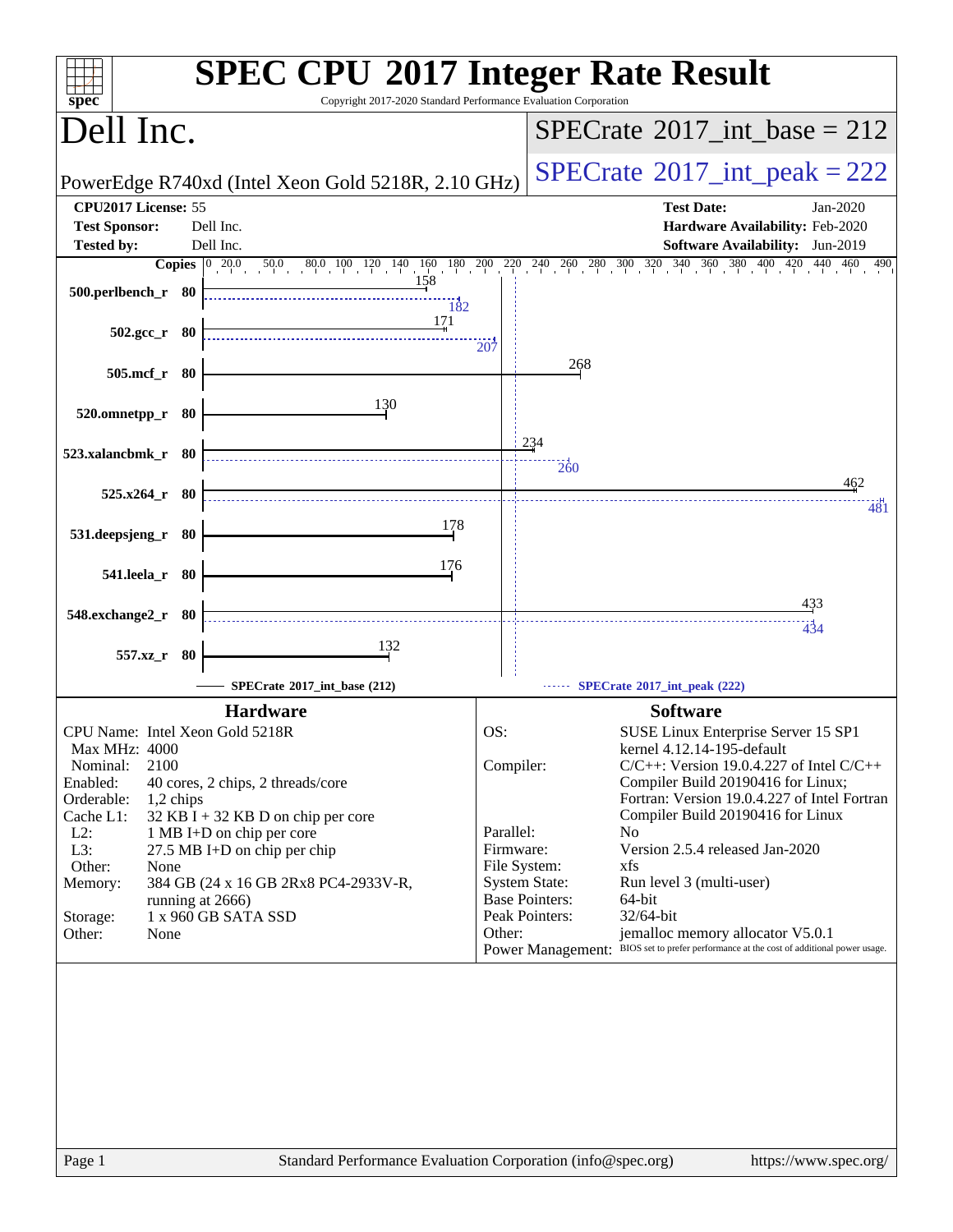| <b>SPEC CPU®2017 Integer Rate Result</b>                        |  |
|-----------------------------------------------------------------|--|
| Copyright 2017-2020 Standard Performance Evaluation Corporation |  |

# Dell Inc.

**[spec](http://www.spec.org/)**

#### $SPECTate$ <sup>®</sup>[2017\\_int\\_base =](http://www.spec.org/auto/cpu2017/Docs/result-fields.html#SPECrate2017intbase) 212

PowerEdge R740xd (Intel Xeon Gold 5218R, 2.10 GHz)  $\left|$  [SPECrate](http://www.spec.org/auto/cpu2017/Docs/result-fields.html#SPECrate2017intpeak)®[2017\\_int\\_peak = 2](http://www.spec.org/auto/cpu2017/Docs/result-fields.html#SPECrate2017intpeak)22

**[CPU2017 License:](http://www.spec.org/auto/cpu2017/Docs/result-fields.html#CPU2017License)** 55 **[Test Date:](http://www.spec.org/auto/cpu2017/Docs/result-fields.html#TestDate)** Jan-2020 **[Test Sponsor:](http://www.spec.org/auto/cpu2017/Docs/result-fields.html#TestSponsor)** Dell Inc. **[Hardware Availability:](http://www.spec.org/auto/cpu2017/Docs/result-fields.html#HardwareAvailability)** Feb-2020 **[Tested by:](http://www.spec.org/auto/cpu2017/Docs/result-fields.html#Testedby)** Dell Inc. **[Software Availability:](http://www.spec.org/auto/cpu2017/Docs/result-fields.html#SoftwareAvailability)** Jun-2019

#### **[Results Table](http://www.spec.org/auto/cpu2017/Docs/result-fields.html#ResultsTable)**

|                                   | <b>Base</b>   |                |       |                | <b>Peak</b> |                |       |               |                |              |                |              |                |              |
|-----------------------------------|---------------|----------------|-------|----------------|-------------|----------------|-------|---------------|----------------|--------------|----------------|--------------|----------------|--------------|
| <b>Benchmark</b>                  | <b>Copies</b> | <b>Seconds</b> | Ratio | <b>Seconds</b> | Ratio       | <b>Seconds</b> | Ratio | <b>Copies</b> | <b>Seconds</b> | <b>Ratio</b> | <b>Seconds</b> | <b>Ratio</b> | <b>Seconds</b> | <b>Ratio</b> |
| 500.perlbench_r                   | 80            | 805            | 158   | 802            | 159         |                |       | 80            | 700            | 182          | 700            | 182          |                |              |
| $502.\text{gcc}$ _r               | 80            | 662            | 171   | 656            | 173         |                |       | 80            | 547            | 207          | 546            | 207          |                |              |
| $505$ .mcf r                      | 80            | 482            | 268   | 483            | 268         |                |       | 80            | 482            | 268          | 483            | 268          |                |              |
| 520.omnetpp_r                     | 80            | 809            | 130   | 807            | 130         |                |       | 80            | 809            | 130          | 807            | 130          |                |              |
| 523.xalancbmk r                   | 80            | 359            | 235   | 360            | 234         |                |       | 80            | 325            | 260          | 325            | 260          |                |              |
| 525.x264 r                        | 80            | 302            | 464   | 303            | 462         |                |       | 80            | 291            | 481          | 290            | 483          |                |              |
| 531.deepsjeng_r                   | 80            | 515            | 178   | 516            | <b>178</b>  |                |       | 80            | 515            | 178          | 516            | <u>178</u>   |                |              |
| 541.leela r                       | 80            | 753            | 176   | 750            | 177         |                |       | 80            | 753            | 176          | 750            | 177          |                |              |
| 548.exchange2_r                   | 80            | 484            | 433   | 484            | 433         |                |       | 80            | 483            | 434          | 483            | 434          |                |              |
| 557.xz r                          | 80            | 653            | 132   | 653            | 132         |                |       | 80            | 653            | 132          | 653            | 132          |                |              |
| $SPECrate^{\circ}2017$ int base = |               |                | 212   |                |             |                |       |               |                |              |                |              |                |              |
| $SPECrate^{\circ}2017$ int peak = |               |                | 222   |                |             |                |       |               |                |              |                |              |                |              |

Results appear in the [order in which they were run](http://www.spec.org/auto/cpu2017/Docs/result-fields.html#RunOrder). Bold underlined text [indicates a median measurement](http://www.spec.org/auto/cpu2017/Docs/result-fields.html#Median).

#### **[Submit Notes](http://www.spec.org/auto/cpu2017/Docs/result-fields.html#SubmitNotes)**

 The numactl mechanism was used to bind copies to processors. The config file option 'submit' was used to generate numactl commands to bind each copy to a specific processor. For details, please see the config file.

#### **[Operating System Notes](http://www.spec.org/auto/cpu2017/Docs/result-fields.html#OperatingSystemNotes)**

Stack size set to unlimited using "ulimit -s unlimited"

#### **[Environment Variables Notes](http://www.spec.org/auto/cpu2017/Docs/result-fields.html#EnvironmentVariablesNotes)**

Environment variables set by runcpu before the start of the run: LD\_LIBRARY\_PATH =

 "/home/cpu2017/lib/intel64:/home/cpu2017/lib/ia32:/home/cpu2017/je5.0.1- 32"

#### **[General Notes](http://www.spec.org/auto/cpu2017/Docs/result-fields.html#GeneralNotes)**

 Binaries compiled on a system with 1x Intel Core i9-7900X CPU + 32GB RAM memory using Redhat Enterprise Linux 7.5 NA: The test sponsor attests, as of date of publication, that CVE-2017-5754 (Meltdown) is mitigated in the system as tested and documented. Yes: The test sponsor attests, as of date of publication, that CVE-2017-5753 (Spectre variant 1) is mitigated in the system as tested and documented. Yes: The test sponsor attests, as of date of publication, that CVE-2017-5715 (Spectre variant 2)

**(Continued on next page)**

| Page 2<br>Standard Performance Evaluation Corporation (info@spec.org) | https://www.spec.org/ |
|-----------------------------------------------------------------------|-----------------------|
|-----------------------------------------------------------------------|-----------------------|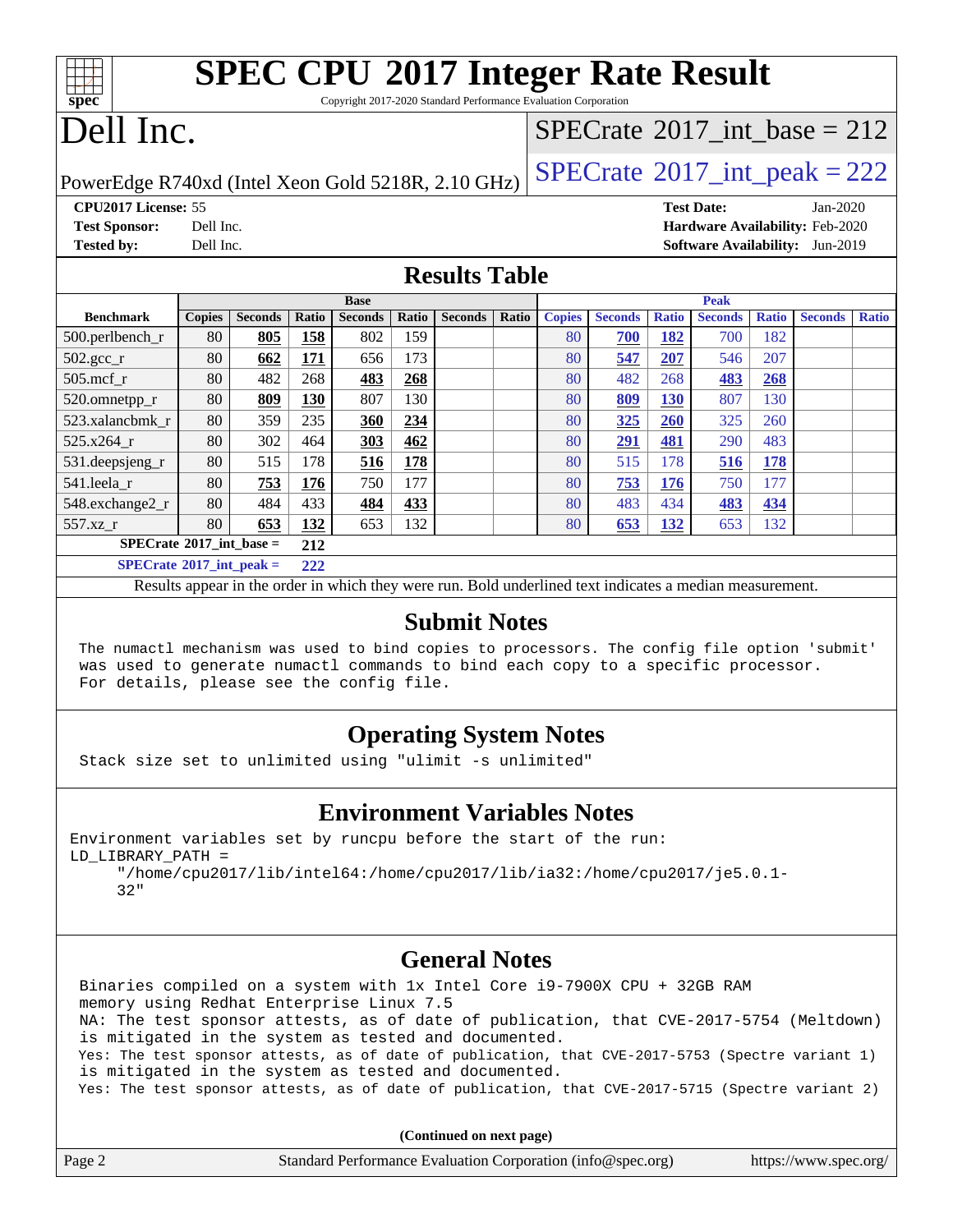| s<br>Jе<br>c<br>c |  |  |  |  |  |
|-------------------|--|--|--|--|--|

# **[SPEC CPU](http://www.spec.org/auto/cpu2017/Docs/result-fields.html#SPECCPU2017IntegerRateResult)[2017 Integer Rate Result](http://www.spec.org/auto/cpu2017/Docs/result-fields.html#SPECCPU2017IntegerRateResult)**

Copyright 2017-2020 Standard Performance Evaluation Corporation

# Dell Inc.

 $SPECrate$ <sup>®</sup>[2017\\_int\\_base =](http://www.spec.org/auto/cpu2017/Docs/result-fields.html#SPECrate2017intbase) 212

PowerEdge R740xd (Intel Xeon Gold 5218R, 2.10 GHz)  $\left|$  [SPECrate](http://www.spec.org/auto/cpu2017/Docs/result-fields.html#SPECrate2017intpeak)<sup>®</sup>[2017\\_int\\_peak = 2](http://www.spec.org/auto/cpu2017/Docs/result-fields.html#SPECrate2017intpeak)22

**[CPU2017 License:](http://www.spec.org/auto/cpu2017/Docs/result-fields.html#CPU2017License)** 55 **[Test Date:](http://www.spec.org/auto/cpu2017/Docs/result-fields.html#TestDate)** Jan-2020 **[Test Sponsor:](http://www.spec.org/auto/cpu2017/Docs/result-fields.html#TestSponsor)** Dell Inc. **[Hardware Availability:](http://www.spec.org/auto/cpu2017/Docs/result-fields.html#HardwareAvailability)** Feb-2020 **[Tested by:](http://www.spec.org/auto/cpu2017/Docs/result-fields.html#Testedby)** Dell Inc. **[Software Availability:](http://www.spec.org/auto/cpu2017/Docs/result-fields.html#SoftwareAvailability)** Jun-2019

#### **[General Notes \(Continued\)](http://www.spec.org/auto/cpu2017/Docs/result-fields.html#GeneralNotes)**

 is mitigated in the system as tested and documented. Transparent Huge Pages enabled by default Prior to runcpu invocation Filesystem page cache synced and cleared with: sync; echo 3> /proc/sys/vm/drop\_caches runcpu command invoked through numactl i.e.: numactl --interleave=all runcpu <etc> jemalloc, a general purpose malloc implementation built with the RedHat Enterprise 7.5, and the system compiler gcc 4.8.5 sources available from jemalloc.net or <https://github.com/jemalloc/jemalloc/releases>

#### **[Platform Notes](http://www.spec.org/auto/cpu2017/Docs/result-fields.html#PlatformNotes)**

 BIOS settings: Sub NUMA Cluster enabled Virtualization Technology disabled System Profile set to Custom CPU Performance set to Maximum Performance C States set to Autonomous C1E disabled Uncore Frequency set to Dynamic Energy Efficiency Policy set to Performance Memory Patrol Scrub set to standard Logical Processor enabled CPU Interconnect Bus Link Power Management disabled PCI ASPM L1 Link Power Management disabled

 Sysinfo program /home/cpu2017/bin/sysinfo Rev: r6365 of 2019-08-21 295195f888a3d7edb1e6e46a485a0011 running on linux-g3ob Fri Jan 17 05:14:42 2020

 SUT (System Under Test) info as seen by some common utilities. For more information on this section, see <https://www.spec.org/cpu2017/Docs/config.html#sysinfo>

 From /proc/cpuinfo model name : Intel(R) Xeon(R) Gold 5218R CPU @ 2.10GHz 2 "physical id"s (chips) 80 "processors" cores, siblings (Caution: counting these is hw and system dependent. The following excerpts from /proc/cpuinfo might not be reliable. Use with caution.) cpu cores : 20 siblings : 40 physical 0: cores 0 1 2 3 4 8 9 10 11 12 16 17 18 19 20 24 25 26 27 28 physical 1: cores 0 1 2 3 4 8 9 10 11 12 16 17 18 19 20 24 25 26 27 28

**(Continued on next page)**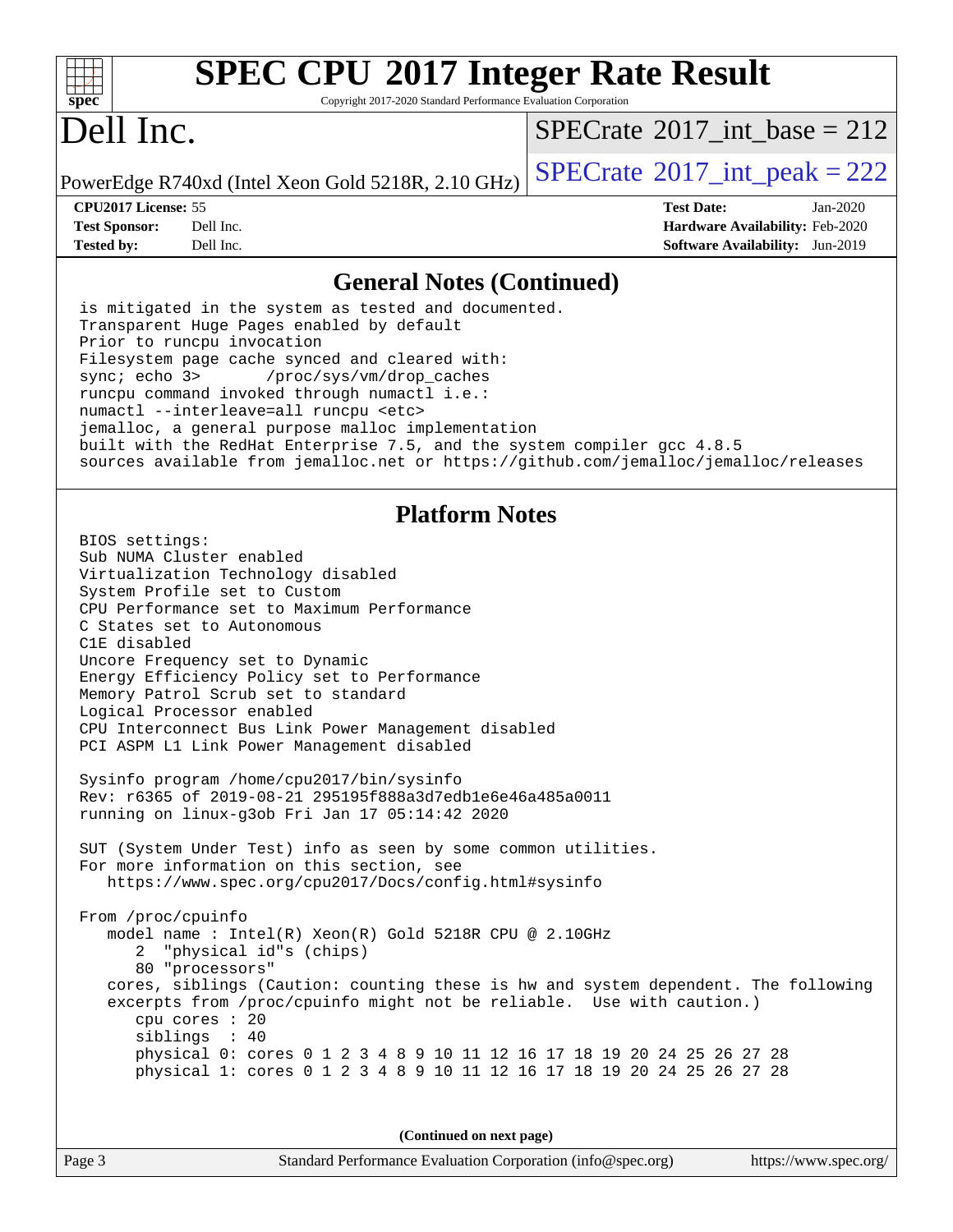| $spec^*$                                                                                                                                                                                                                                                                                                                                                                                                                                                                                                                                                                                                                                                                                                                                                               | Copyright 2017-2020 Standard Performance Evaluation Corporation                                                                                                                                                                                                    | <b>SPEC CPU®2017 Integer Rate Result</b>                                                                                                                                                                                                                                                                                                                                                                                                                                                                                                                                                                                                                                                                                                                                                                                                                                                                                                                                                                                                                                                                                                                                                                                                                                |                                                                                |
|------------------------------------------------------------------------------------------------------------------------------------------------------------------------------------------------------------------------------------------------------------------------------------------------------------------------------------------------------------------------------------------------------------------------------------------------------------------------------------------------------------------------------------------------------------------------------------------------------------------------------------------------------------------------------------------------------------------------------------------------------------------------|--------------------------------------------------------------------------------------------------------------------------------------------------------------------------------------------------------------------------------------------------------------------|-------------------------------------------------------------------------------------------------------------------------------------------------------------------------------------------------------------------------------------------------------------------------------------------------------------------------------------------------------------------------------------------------------------------------------------------------------------------------------------------------------------------------------------------------------------------------------------------------------------------------------------------------------------------------------------------------------------------------------------------------------------------------------------------------------------------------------------------------------------------------------------------------------------------------------------------------------------------------------------------------------------------------------------------------------------------------------------------------------------------------------------------------------------------------------------------------------------------------------------------------------------------------|--------------------------------------------------------------------------------|
| Dell Inc.                                                                                                                                                                                                                                                                                                                                                                                                                                                                                                                                                                                                                                                                                                                                                              |                                                                                                                                                                                                                                                                    | $SPECrate^{\circledast}2017$ int base = 212                                                                                                                                                                                                                                                                                                                                                                                                                                                                                                                                                                                                                                                                                                                                                                                                                                                                                                                                                                                                                                                                                                                                                                                                                             |                                                                                |
| PowerEdge R740xd (Intel Xeon Gold 5218R, 2.10 GHz)                                                                                                                                                                                                                                                                                                                                                                                                                                                                                                                                                                                                                                                                                                                     |                                                                                                                                                                                                                                                                    | $SPECrate^{\circ}2017\_int\_peak = 222$                                                                                                                                                                                                                                                                                                                                                                                                                                                                                                                                                                                                                                                                                                                                                                                                                                                                                                                                                                                                                                                                                                                                                                                                                                 |                                                                                |
| CPU2017 License: 55<br><b>Test Sponsor:</b><br>Dell Inc.<br><b>Tested by:</b><br>Dell Inc.                                                                                                                                                                                                                                                                                                                                                                                                                                                                                                                                                                                                                                                                             |                                                                                                                                                                                                                                                                    | <b>Test Date:</b>                                                                                                                                                                                                                                                                                                                                                                                                                                                                                                                                                                                                                                                                                                                                                                                                                                                                                                                                                                                                                                                                                                                                                                                                                                                       | Jan-2020<br>Hardware Availability: Feb-2020<br>Software Availability: Jun-2019 |
|                                                                                                                                                                                                                                                                                                                                                                                                                                                                                                                                                                                                                                                                                                                                                                        | <b>Platform Notes (Continued)</b>                                                                                                                                                                                                                                  |                                                                                                                                                                                                                                                                                                                                                                                                                                                                                                                                                                                                                                                                                                                                                                                                                                                                                                                                                                                                                                                                                                                                                                                                                                                                         |                                                                                |
| From lscpu:<br>Architecture:<br>$CPU$ op-mode( $s$ ):<br>Byte Order:<br>Address sizes:<br>CPU(s):<br>On-line CPU(s) list: $0-79$<br>Thread( $s$ ) per core:<br>Core(s) per socket:<br>Socket(s):<br>NUMA $node(s)$ :<br>Vendor ID:<br>CPU family:<br>Model:<br>Model name:<br>Stepping:<br>CPU MHz:<br>BogoMIPS:<br>Virtualization:<br>L1d cache:<br>Lli cache:<br>L2 cache:<br>$L3$ cache:<br>NUMA node0 CPU(s):<br>NUMA nodel CPU(s):<br>NUMA $node2$ $CPU(s):$<br>Flaqs:<br>arch_capabilities<br>/proc/cpuinfo cache data<br>cache size : 28160 KB<br>From numactl --hardware WARNING: a numactl 'node' might or might not correspond to a<br>physical chip.<br>$available: 4 nodes (0-3)$<br>node 0 cpus: 0 4 8 12 16 20 24 28 32 36 40 44 48 52 56 60 64 68 72 76 | x86 64<br>$32$ -bit, $64$ -bit<br>Little Endian<br>46 bits physical, 48 bits virtual<br>80<br>2<br>20<br>2<br>4<br>GenuineIntel<br>6<br>85<br>$Intel(R) Xeon(R) Gold 5218R CPU @ 2.10GHz$<br>7<br>2100.000<br>4200.00<br>$VT - x$<br>32K<br>32K<br>1024K<br>28160K | 0, 4, 8, 12, 16, 20, 24, 28, 32, 36, 40, 44, 48, 52, 56, 60, 64, 68, 72, 76<br>1, 5, 9, 13, 17, 21, 25, 29, 33, 37, 41, 45, 49, 53, 57, 61, 65, 69, 73, 77<br>2, 6, 10, 14, 18, 22, 26, 30, 34, 38, 42, 46, 50, 54, 58, 62, 66, 70, 74, 78<br>NUMA node3 CPU(s): 3,7,11,15,19,23,27,31,35,39,43,47,51,55,59,63,67,71,75,79<br>fpu vme de pse tsc msr pae mce cx8 apic sep mtrr pge mca cmov<br>pat pse36 clflush dts acpi mmx fxsr sse sse2 ss ht tm pbe syscall nx pdpe1gb rdtscp<br>lm constant_tsc art arch_perfmon pebs bts rep_good nopl xtopology nonstop_tsc cpuid<br>aperfmperf pni pclmulqdq dtes64 monitor ds_cpl vmx smx est tm2 ssse3 sdbg fma cx16<br>xtpr pdcm pcid dca sse4_1 sse4_2 x2apic movbe popcnt tsc_deadline_timer aes xsave<br>avx f16c rdrand lahf_lm abm 3dnowprefetch cpuid_fault epb cat_13 cdp_13<br>invpcid_single intel_ppin ssbd mba ibrs ibpb stibp ibrs_enhanced tpr_shadow vnmi<br>flexpriority ept vpid fsgsbase tsc_adjust bmil hle avx2 smep bmi2 erms invpcid rtm<br>cqm mpx rdt_a avx512f avx512dq rdseed adx smap clflushopt clwb intel_pt avx512cd<br>avx512bw avx512vl xsaveopt xsavec xgetbv1 xsaves cqm_llc cqm_occup_llc cqm_mbm_total<br>cqm_mbm_local dtherm ida arat pln pts pku ospke avx512_vnni md_clear flush_l1d |                                                                                |
|                                                                                                                                                                                                                                                                                                                                                                                                                                                                                                                                                                                                                                                                                                                                                                        | (Continued on next page)                                                                                                                                                                                                                                           |                                                                                                                                                                                                                                                                                                                                                                                                                                                                                                                                                                                                                                                                                                                                                                                                                                                                                                                                                                                                                                                                                                                                                                                                                                                                         |                                                                                |
| Page 4                                                                                                                                                                                                                                                                                                                                                                                                                                                                                                                                                                                                                                                                                                                                                                 | Standard Performance Evaluation Corporation (info@spec.org)                                                                                                                                                                                                        |                                                                                                                                                                                                                                                                                                                                                                                                                                                                                                                                                                                                                                                                                                                                                                                                                                                                                                                                                                                                                                                                                                                                                                                                                                                                         | https://www.spec.org/                                                          |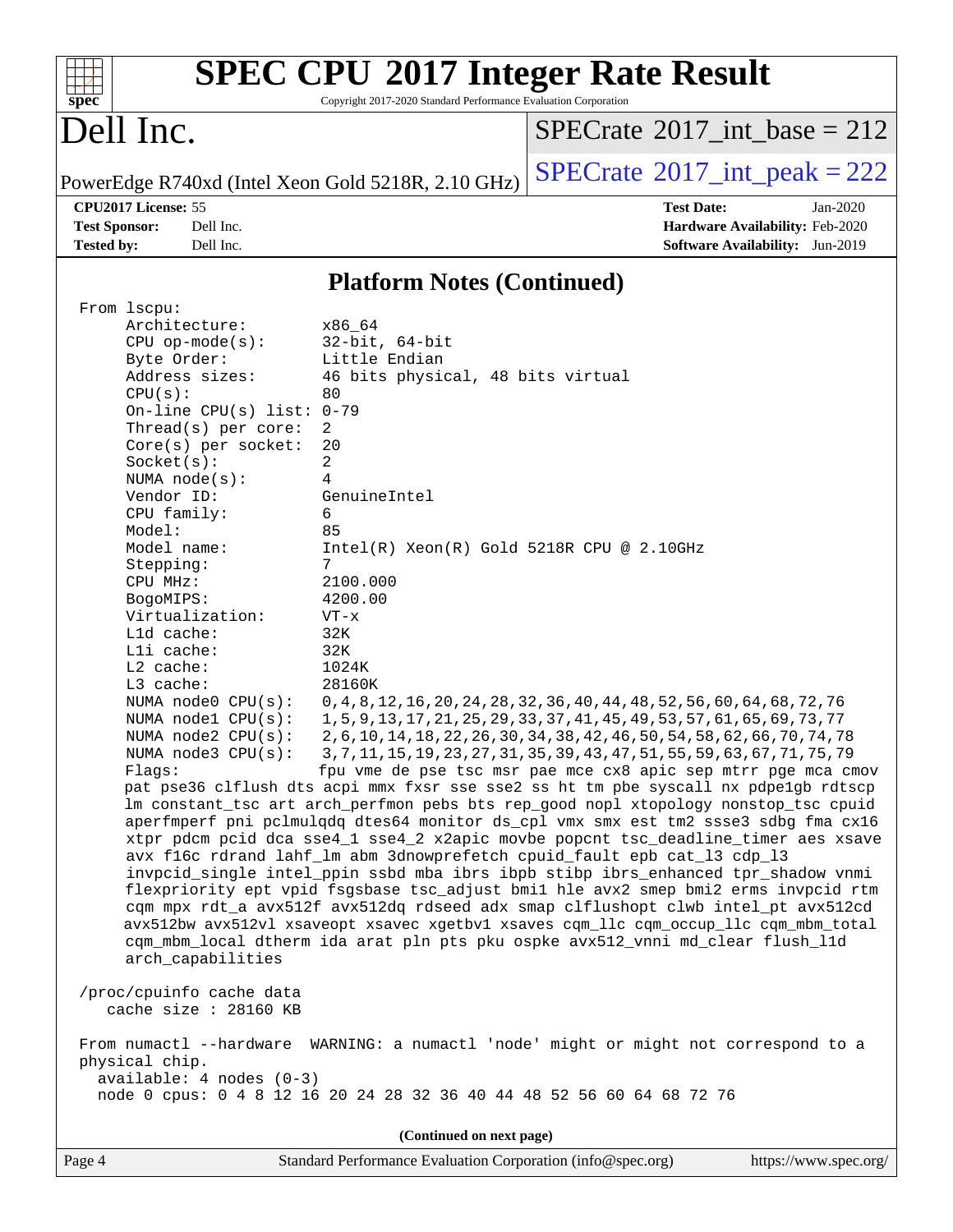| <b>SPEC CPU®2017 Integer Rate Result</b><br>Copyright 2017-2020 Standard Performance Evaluation Corporation<br>spec <sup>®</sup>                                                                                                                                                                                                                                                       |                                               |  |  |  |  |  |  |
|----------------------------------------------------------------------------------------------------------------------------------------------------------------------------------------------------------------------------------------------------------------------------------------------------------------------------------------------------------------------------------------|-----------------------------------------------|--|--|--|--|--|--|
| Dell Inc.                                                                                                                                                                                                                                                                                                                                                                              | $SPECTate$ <sup>®</sup> 2017_int_base = 212   |  |  |  |  |  |  |
| PowerEdge R740xd (Intel Xeon Gold 5218R, 2.10 GHz)                                                                                                                                                                                                                                                                                                                                     | $SPECrate^{\circ}2017\_int\_peak = 222$       |  |  |  |  |  |  |
| CPU2017 License: 55                                                                                                                                                                                                                                                                                                                                                                    | <b>Test Date:</b><br>Jan-2020                 |  |  |  |  |  |  |
| <b>Test Sponsor:</b><br>Dell Inc.                                                                                                                                                                                                                                                                                                                                                      | Hardware Availability: Feb-2020               |  |  |  |  |  |  |
| Dell Inc.<br><b>Tested by:</b>                                                                                                                                                                                                                                                                                                                                                         | Software Availability: Jun-2019               |  |  |  |  |  |  |
| <b>Platform Notes (Continued)</b>                                                                                                                                                                                                                                                                                                                                                      |                                               |  |  |  |  |  |  |
| node 0 size: 95304 MB                                                                                                                                                                                                                                                                                                                                                                  |                                               |  |  |  |  |  |  |
| node 0 free: 94995 MB                                                                                                                                                                                                                                                                                                                                                                  |                                               |  |  |  |  |  |  |
| node 1 cpus: 1 5 9 13 17 21 25 29 33 37 41 45 49 53 57 61 65 69 73 77                                                                                                                                                                                                                                                                                                                  |                                               |  |  |  |  |  |  |
| node 1 size: 96764 MB<br>node 1 free: 96461 MB                                                                                                                                                                                                                                                                                                                                         |                                               |  |  |  |  |  |  |
| node 2 cpus: 2 6 10 14 18 22 26 30 34 38 42 46 50 54 58 62 66 70 74 78                                                                                                                                                                                                                                                                                                                 |                                               |  |  |  |  |  |  |
| node 2 size: 96764 MB                                                                                                                                                                                                                                                                                                                                                                  |                                               |  |  |  |  |  |  |
| node 2 free: 96478 MB                                                                                                                                                                                                                                                                                                                                                                  |                                               |  |  |  |  |  |  |
| node 3 cpus: 3 7 11 15 19 23 27 31 35 39 43 47 51 55 59 63 67 71 75 79<br>node 3 size: 96733 MB                                                                                                                                                                                                                                                                                        |                                               |  |  |  |  |  |  |
| node 3 free: 96501 MB                                                                                                                                                                                                                                                                                                                                                                  |                                               |  |  |  |  |  |  |
| node distances:                                                                                                                                                                                                                                                                                                                                                                        |                                               |  |  |  |  |  |  |
| $\overline{0}$<br>1<br>2<br>3<br>node                                                                                                                                                                                                                                                                                                                                                  |                                               |  |  |  |  |  |  |
| 0:<br>10<br>21<br>11<br>21<br>1:<br>21<br>10 21<br>11                                                                                                                                                                                                                                                                                                                                  |                                               |  |  |  |  |  |  |
| 2:<br>11<br>21<br>21<br>10                                                                                                                                                                                                                                                                                                                                                             |                                               |  |  |  |  |  |  |
| 3:<br>11<br>10<br>21<br>21                                                                                                                                                                                                                                                                                                                                                             |                                               |  |  |  |  |  |  |
| From /proc/meminfo<br>MemTotal:<br>394819468 kB<br>HugePages_Total:<br>0<br>Hugepagesize:<br>2048 kB<br>From /etc/*release* /etc/*version*<br>os-release:<br>NAME="SLES"<br>VERSION="15-SP1"<br>VERSION_ID="15.1"<br>PRETTY_NAME="SUSE Linux Enterprise Server 15 SP1"<br>ID="sles"<br>ID_LIKE="suse"<br>$ANSI\_COLOR = "0; 32"$<br>CPE_NAME="cpe:/o:suse:sles:15:sp1"<br>uname $-a$ : |                                               |  |  |  |  |  |  |
| Linux linux-g3ob 4.12.14-195-default #1 SMP Tue May 7 10:55:11 UTC 2019 (8fba516)<br>x86_64 x86_64 x86_64 GNU/Linux<br>Kernel self-reported vulnerability status:                                                                                                                                                                                                                      |                                               |  |  |  |  |  |  |
|                                                                                                                                                                                                                                                                                                                                                                                        |                                               |  |  |  |  |  |  |
| $CVE-2018-3620$ (L1 Terminal Fault):<br>Microarchitectural Data Sampling:                                                                                                                                                                                                                                                                                                              | Not affected<br>Not affected                  |  |  |  |  |  |  |
| CVE-2017-5754 (Meltdown):                                                                                                                                                                                                                                                                                                                                                              | Not affected                                  |  |  |  |  |  |  |
| CVE-2018-3639 (Speculative Store Bypass): Mitigation: Speculative Store Bypass disabled                                                                                                                                                                                                                                                                                                | via prctl and seccomp                         |  |  |  |  |  |  |
| CVE-2017-5753 (Spectre variant 1):                                                                                                                                                                                                                                                                                                                                                     | Mitigation: __user pointer sanitization       |  |  |  |  |  |  |
| $CVE-2017-5715$ (Spectre variant 2):                                                                                                                                                                                                                                                                                                                                                   | Mitigation: Enhanced IBRS, IBPB: conditional, |  |  |  |  |  |  |
| (Continued on next page)                                                                                                                                                                                                                                                                                                                                                               |                                               |  |  |  |  |  |  |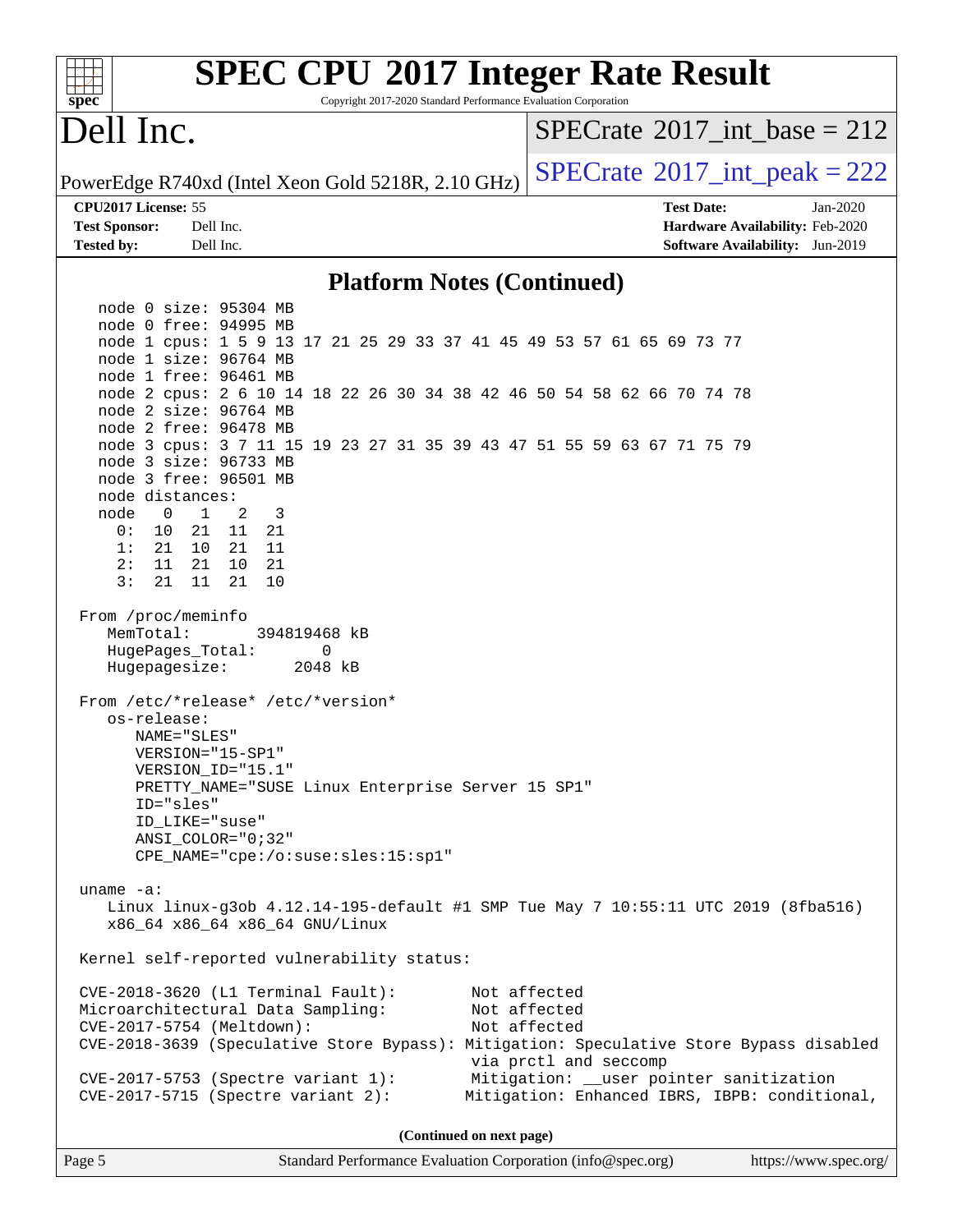| <b>SPEC CPU®2017 Integer Rate Result</b>                                                                                                                                                                                                                                                                                                                  |                                             |  |  |  |  |  |
|-----------------------------------------------------------------------------------------------------------------------------------------------------------------------------------------------------------------------------------------------------------------------------------------------------------------------------------------------------------|---------------------------------------------|--|--|--|--|--|
| Copyright 2017-2020 Standard Performance Evaluation Corporation<br>spec <sup>®</sup>                                                                                                                                                                                                                                                                      |                                             |  |  |  |  |  |
| Dell Inc.                                                                                                                                                                                                                                                                                                                                                 | $SPECTate$ <sup>®</sup> 2017_int_base = 212 |  |  |  |  |  |
| PowerEdge R740xd (Intel Xeon Gold 5218R, 2.10 GHz)                                                                                                                                                                                                                                                                                                        | $SPECTate$ <sup>®</sup> 2017_int_peak = 222 |  |  |  |  |  |
| CPU2017 License: 55                                                                                                                                                                                                                                                                                                                                       | <b>Test Date:</b><br>$Jan-2020$             |  |  |  |  |  |
| Dell Inc.<br><b>Test Sponsor:</b>                                                                                                                                                                                                                                                                                                                         | Hardware Availability: Feb-2020             |  |  |  |  |  |
| <b>Tested by:</b><br>Dell Inc.                                                                                                                                                                                                                                                                                                                            | Software Availability: Jun-2019             |  |  |  |  |  |
| <b>Platform Notes (Continued)</b>                                                                                                                                                                                                                                                                                                                         |                                             |  |  |  |  |  |
| RSB filling                                                                                                                                                                                                                                                                                                                                               |                                             |  |  |  |  |  |
| run-level 3 Jan 17 05:12 last=5                                                                                                                                                                                                                                                                                                                           |                                             |  |  |  |  |  |
| SPEC is set to: /home/cpu2017<br>Filesystem<br>Type Size Used Avail Use% Mounted on<br>/dev/sda2<br>xfs<br>440G<br>48G 393G 11% /                                                                                                                                                                                                                         |                                             |  |  |  |  |  |
| From /sys/devices/virtual/dmi/id<br>Dell Inc. 2.5.4 01/13/2020<br>BTOS:<br>Vendor: Dell Inc.<br>Product: PowerEdge R740xd<br>Product Family: PowerEdge<br>Serial: F5BLCS2                                                                                                                                                                                 |                                             |  |  |  |  |  |
| Additional information from dmidecode follows. WARNING: Use caution when you interpret<br>this section. The 'dmidecode' program reads system data which is "intended to allow<br>hardware to be accurately determined", but the intent may not be met, as there are<br>frequent changes to hardware, firmware, and the "DMTF SMBIOS" standard.<br>Memory: |                                             |  |  |  |  |  |
| 2x 002C069D002C 18ASF2G72PDZ-2G9E1 16 GB 2 rank 2933<br>7x 00AD00B300AD HMA82GR7CJR8N-WM 16 GB 2 rank 2933                                                                                                                                                                                                                                                |                                             |  |  |  |  |  |
| 3x 00AD063200AD HMA82GR7CJR8N-WM 16 GB 2 rank 2933<br>12x 00AD069D00AD HMA82GR7CJR8N-WM 16 GB 2 rank 2933                                                                                                                                                                                                                                                 |                                             |  |  |  |  |  |
| (End of data from sysinfo program)                                                                                                                                                                                                                                                                                                                        |                                             |  |  |  |  |  |
| <b>Compiler Version Notes</b>                                                                                                                                                                                                                                                                                                                             |                                             |  |  |  |  |  |

| $\vert$ 502.gcc_r(peak)<br>C                                                                                                                                                     |  |  |  |  |  |
|----------------------------------------------------------------------------------------------------------------------------------------------------------------------------------|--|--|--|--|--|
| Intel(R) C Intel(R) 64 Compiler for applications running on $IA-32$ , Version<br>19.0.4.227 Build 20190416<br>Copyright (C) 1985-2019 Intel Corporation. All rights reserved.    |  |  |  |  |  |
|                                                                                                                                                                                  |  |  |  |  |  |
| 500.perlbench $r(base, peak)$ 502.gcc $r(base)$ 505.mcf $r(base, peak)$<br>C<br>$525.x264$ r(base, peak) $557.xz$ r(base, peak)                                                  |  |  |  |  |  |
| Intel(R) C Intel(R) 64 Compiler for applications running on Intel(R) 64,<br>Version 19.0.4.227 Build 20190416<br>Copyright (C) 1985-2019 Intel Corporation. All rights reserved. |  |  |  |  |  |
| $\alpha$ $\beta$ $\alpha$                                                                                                                                                        |  |  |  |  |  |

**(Continued on next page)**

Page 6 Standard Performance Evaluation Corporation [\(info@spec.org\)](mailto:info@spec.org) <https://www.spec.org/>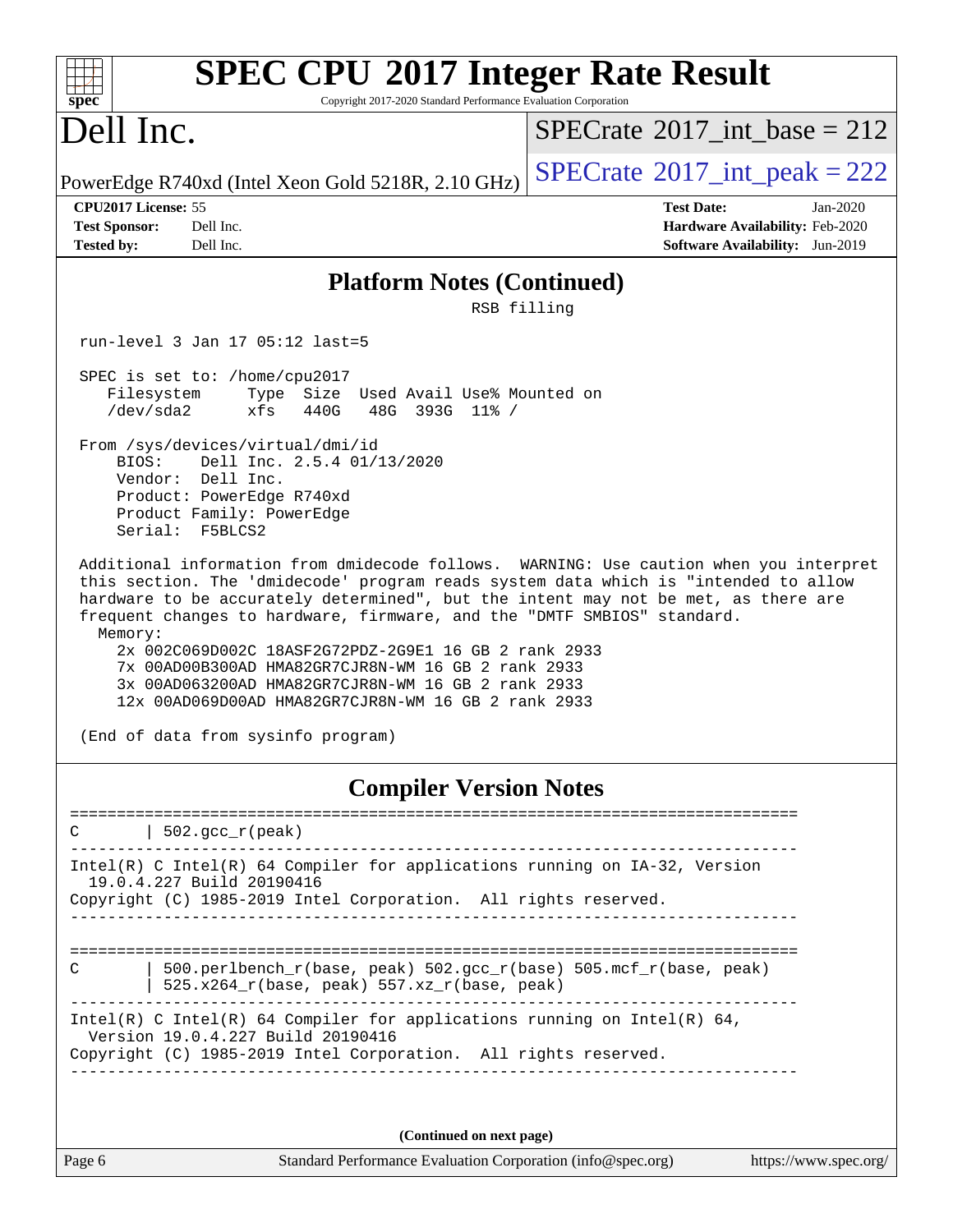| <b>SPEC CPU®2017 Integer Rate Result</b><br>Copyright 2017-2020 Standard Performance Evaluation Corporation<br>$spec^*$                                                              |                                                                                                     |
|--------------------------------------------------------------------------------------------------------------------------------------------------------------------------------------|-----------------------------------------------------------------------------------------------------|
| Dell Inc.                                                                                                                                                                            | $SPECrate^{\circ}2017\_int\_base = 212$                                                             |
| PowerEdge R740xd (Intel Xeon Gold 5218R, 2.10 GHz)                                                                                                                                   | $SPECTate$ <sup>®</sup> 2017_int_peak = 222                                                         |
| CPU2017 License: 55<br><b>Test Sponsor:</b><br>Dell Inc.<br><b>Tested by:</b><br>Dell Inc.                                                                                           | <b>Test Date:</b><br>Jan-2020<br>Hardware Availability: Feb-2020<br>Software Availability: Jun-2019 |
| <b>Compiler Version Notes (Continued)</b>                                                                                                                                            |                                                                                                     |
| =====================<br>$\vert$ 502.gcc_r(peak)<br>C                                                                                                                                |                                                                                                     |
| $Intel(R)$ C Intel(R) 64 Compiler for applications running on $IA-32$ , Version<br>19.0.4.227 Build 20190416<br>Copyright (C) 1985-2019 Intel Corporation. All rights reserved.      |                                                                                                     |
| 500.perlbench_r(base, peak) 502.gcc_r(base) 505.mcf_r(base, peak)<br>C<br>$525.x264_r(base, peak) 557.xz_r(base, peak)$                                                              |                                                                                                     |
| Intel(R) C Intel(R) 64 Compiler for applications running on Intel(R) 64,<br>Version 19.0.4.227 Build 20190416<br>Copyright (C) 1985-2019 Intel Corporation. All rights reserved.     |                                                                                                     |
| 523.xalancbmk r(peak)<br>C++<br>Intel(R) C++ Intel(R) 64 Compiler for applications running on IA-32, Version                                                                         |                                                                                                     |
| 19.0.4.227 Build 20190416<br>Copyright (C) 1985-2019 Intel Corporation. All rights reserved.                                                                                         |                                                                                                     |
| 520.omnetpp_r(base, peak) 523.xalancbmk_r(base)<br>$C++$<br>531.deepsjeng_r(base, peak) 541.leela_r(base, peak)                                                                      |                                                                                                     |
| Intel(R) $C++$ Intel(R) 64 Compiler for applications running on Intel(R) 64,<br>Version 19.0.4.227 Build 20190416<br>Copyright (C) 1985-2019 Intel Corporation. All rights reserved. |                                                                                                     |
| 523.xalancbmk_r(peak)<br>C++<br>------------------------                                                                                                                             |                                                                                                     |
| Intel(R) C++ Intel(R) 64 Compiler for applications running on IA-32, Version<br>19.0.4.227 Build 20190416<br>Copyright (C) 1985-2019 Intel Corporation. All rights reserved.         |                                                                                                     |
| 520.omnetpp_r(base, peak) 523.xalancbmk_r(base)<br>$C++$<br>531.deepsjeng_r(base, peak) 541.leela_r(base, peak)                                                                      |                                                                                                     |
| Intel(R) $C++$ Intel(R) 64 Compiler for applications running on Intel(R) 64,                                                                                                         |                                                                                                     |
| (Continued on next page)                                                                                                                                                             |                                                                                                     |
| Page 7<br>Standard Performance Evaluation Corporation (info@spec.org)                                                                                                                | https://www.spec.org/                                                                               |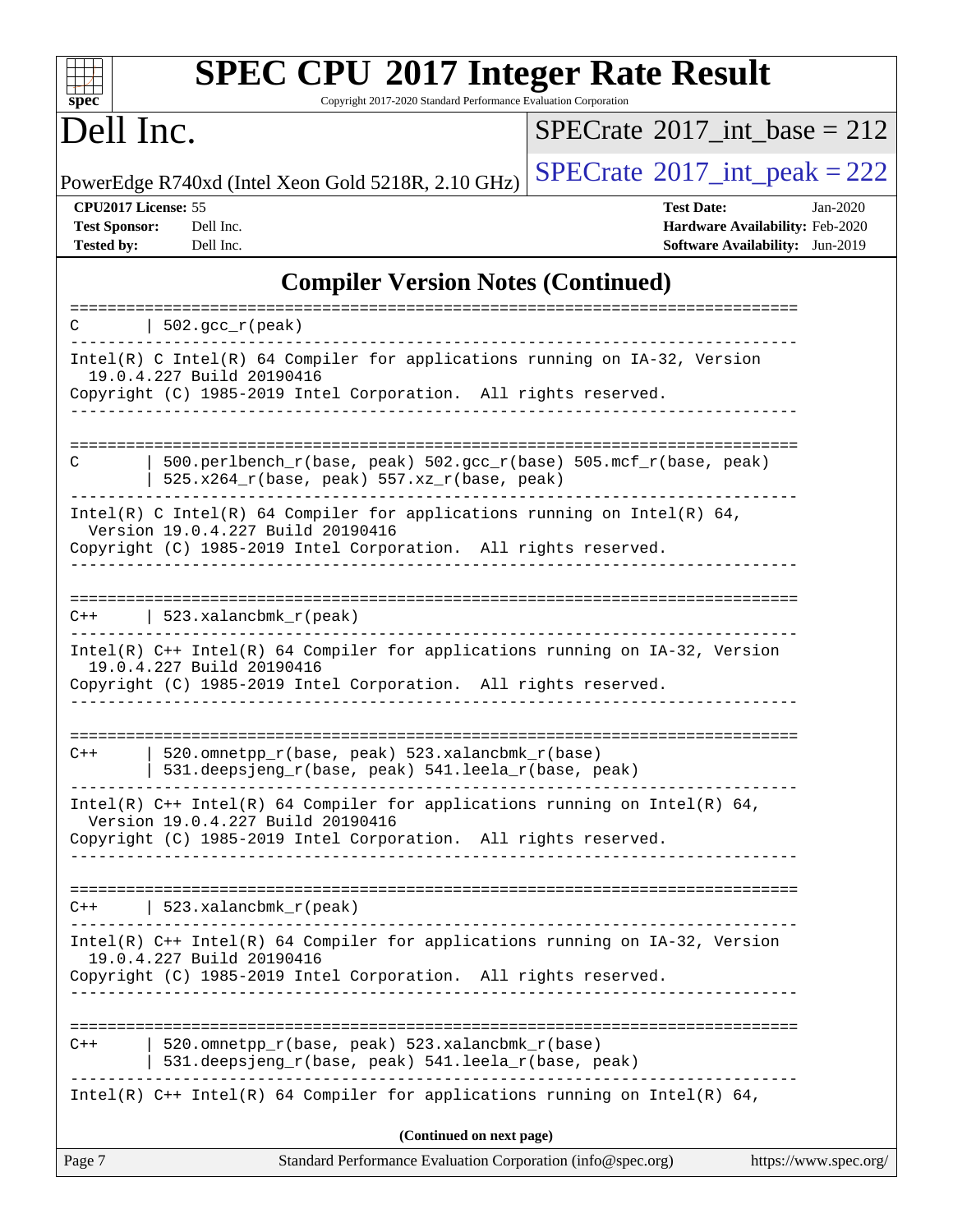| ч<br>e<br>L<br>Q |  |  |  |  |  |  |
|------------------|--|--|--|--|--|--|

# **[SPEC CPU](http://www.spec.org/auto/cpu2017/Docs/result-fields.html#SPECCPU2017IntegerRateResult)[2017 Integer Rate Result](http://www.spec.org/auto/cpu2017/Docs/result-fields.html#SPECCPU2017IntegerRateResult)**

Copyright 2017-2020 Standard Performance Evaluation Corporation

## Dell Inc.

 $SPECTate@2017_int\_base = 212$ 

PowerEdge R740xd (Intel Xeon Gold 5218R, 2.10 GHz)  $\left|$  [SPECrate](http://www.spec.org/auto/cpu2017/Docs/result-fields.html#SPECrate2017intpeak)<sup>®</sup>[2017\\_int\\_peak = 2](http://www.spec.org/auto/cpu2017/Docs/result-fields.html#SPECrate2017intpeak)22

| <b>CPU2017 License: 55</b> |  |
|----------------------------|--|

**[CPU2017 License:](http://www.spec.org/auto/cpu2017/Docs/result-fields.html#CPU2017License)** 55 **[Test Date:](http://www.spec.org/auto/cpu2017/Docs/result-fields.html#TestDate)** Jan-2020 **[Test Sponsor:](http://www.spec.org/auto/cpu2017/Docs/result-fields.html#TestSponsor)** Dell Inc. **[Hardware Availability:](http://www.spec.org/auto/cpu2017/Docs/result-fields.html#HardwareAvailability)** Feb-2020 **[Tested by:](http://www.spec.org/auto/cpu2017/Docs/result-fields.html#Testedby)** Dell Inc. **[Software Availability:](http://www.spec.org/auto/cpu2017/Docs/result-fields.html#SoftwareAvailability)** Jun-2019

#### **[Compiler Version Notes \(Continued\)](http://www.spec.org/auto/cpu2017/Docs/result-fields.html#CompilerVersionNotes)**

| Version 19.0.4.227 Build 20190416<br>Copyright (C) 1985-2019 Intel Corporation. All rights reserved.                |  |
|---------------------------------------------------------------------------------------------------------------------|--|
|                                                                                                                     |  |
| Fortran   548. $exchange2 r(base, peak)$                                                                            |  |
| Intel(R) Fortran Intel(R) 64 Compiler for applications running on Intel(R)<br>64, Version 19.0.4.227 Build 20190416 |  |
| Copyright (C) 1985-2019 Intel Corporation. All rights reserved.                                                     |  |

#### **[Base Compiler Invocation](http://www.spec.org/auto/cpu2017/Docs/result-fields.html#BaseCompilerInvocation)**

[C benchmarks](http://www.spec.org/auto/cpu2017/Docs/result-fields.html#Cbenchmarks): [icc -m64 -std=c11](http://www.spec.org/cpu2017/results/res2020q1/cpu2017-20200203-20827.flags.html#user_CCbase_intel_icc_64bit_c11_33ee0cdaae7deeeab2a9725423ba97205ce30f63b9926c2519791662299b76a0318f32ddfffdc46587804de3178b4f9328c46fa7c2b0cd779d7a61945c91cd35)

[C++ benchmarks:](http://www.spec.org/auto/cpu2017/Docs/result-fields.html#CXXbenchmarks) [icpc -m64](http://www.spec.org/cpu2017/results/res2020q1/cpu2017-20200203-20827.flags.html#user_CXXbase_intel_icpc_64bit_4ecb2543ae3f1412ef961e0650ca070fec7b7afdcd6ed48761b84423119d1bf6bdf5cad15b44d48e7256388bc77273b966e5eb805aefd121eb22e9299b2ec9d9)

[Fortran benchmarks](http://www.spec.org/auto/cpu2017/Docs/result-fields.html#Fortranbenchmarks): [ifort -m64](http://www.spec.org/cpu2017/results/res2020q1/cpu2017-20200203-20827.flags.html#user_FCbase_intel_ifort_64bit_24f2bb282fbaeffd6157abe4f878425411749daecae9a33200eee2bee2fe76f3b89351d69a8130dd5949958ce389cf37ff59a95e7a40d588e8d3a57e0c3fd751)

### **[Base Portability Flags](http://www.spec.org/auto/cpu2017/Docs/result-fields.html#BasePortabilityFlags)**

 500.perlbench\_r: [-DSPEC\\_LP64](http://www.spec.org/cpu2017/results/res2020q1/cpu2017-20200203-20827.flags.html#b500.perlbench_r_basePORTABILITY_DSPEC_LP64) [-DSPEC\\_LINUX\\_X64](http://www.spec.org/cpu2017/results/res2020q1/cpu2017-20200203-20827.flags.html#b500.perlbench_r_baseCPORTABILITY_DSPEC_LINUX_X64) 502.gcc\_r: [-DSPEC\\_LP64](http://www.spec.org/cpu2017/results/res2020q1/cpu2017-20200203-20827.flags.html#suite_basePORTABILITY502_gcc_r_DSPEC_LP64) 505.mcf\_r: [-DSPEC\\_LP64](http://www.spec.org/cpu2017/results/res2020q1/cpu2017-20200203-20827.flags.html#suite_basePORTABILITY505_mcf_r_DSPEC_LP64) 520.omnetpp\_r: [-DSPEC\\_LP64](http://www.spec.org/cpu2017/results/res2020q1/cpu2017-20200203-20827.flags.html#suite_basePORTABILITY520_omnetpp_r_DSPEC_LP64) 523.xalancbmk\_r: [-DSPEC\\_LP64](http://www.spec.org/cpu2017/results/res2020q1/cpu2017-20200203-20827.flags.html#suite_basePORTABILITY523_xalancbmk_r_DSPEC_LP64) [-DSPEC\\_LINUX](http://www.spec.org/cpu2017/results/res2020q1/cpu2017-20200203-20827.flags.html#b523.xalancbmk_r_baseCXXPORTABILITY_DSPEC_LINUX) 525.x264\_r: [-DSPEC\\_LP64](http://www.spec.org/cpu2017/results/res2020q1/cpu2017-20200203-20827.flags.html#suite_basePORTABILITY525_x264_r_DSPEC_LP64) 531.deepsjeng\_r: [-DSPEC\\_LP64](http://www.spec.org/cpu2017/results/res2020q1/cpu2017-20200203-20827.flags.html#suite_basePORTABILITY531_deepsjeng_r_DSPEC_LP64) 541.leela\_r: [-DSPEC\\_LP64](http://www.spec.org/cpu2017/results/res2020q1/cpu2017-20200203-20827.flags.html#suite_basePORTABILITY541_leela_r_DSPEC_LP64) 548.exchange2\_r: [-DSPEC\\_LP64](http://www.spec.org/cpu2017/results/res2020q1/cpu2017-20200203-20827.flags.html#suite_basePORTABILITY548_exchange2_r_DSPEC_LP64) 557.xz\_r: [-DSPEC\\_LP64](http://www.spec.org/cpu2017/results/res2020q1/cpu2017-20200203-20827.flags.html#suite_basePORTABILITY557_xz_r_DSPEC_LP64)

## **[Base Optimization Flags](http://www.spec.org/auto/cpu2017/Docs/result-fields.html#BaseOptimizationFlags)**

[C benchmarks](http://www.spec.org/auto/cpu2017/Docs/result-fields.html#Cbenchmarks): [-Wl,-z,muldefs](http://www.spec.org/cpu2017/results/res2020q1/cpu2017-20200203-20827.flags.html#user_CCbase_link_force_multiple1_b4cbdb97b34bdee9ceefcfe54f4c8ea74255f0b02a4b23e853cdb0e18eb4525ac79b5a88067c842dd0ee6996c24547a27a4b99331201badda8798ef8a743f577) [-xCORE-AVX512](http://www.spec.org/cpu2017/results/res2020q1/cpu2017-20200203-20827.flags.html#user_CCbase_f-xCORE-AVX512) [-ipo](http://www.spec.org/cpu2017/results/res2020q1/cpu2017-20200203-20827.flags.html#user_CCbase_f-ipo) [-O3](http://www.spec.org/cpu2017/results/res2020q1/cpu2017-20200203-20827.flags.html#user_CCbase_f-O3) [-no-prec-div](http://www.spec.org/cpu2017/results/res2020q1/cpu2017-20200203-20827.flags.html#user_CCbase_f-no-prec-div) [-qopt-mem-layout-trans=4](http://www.spec.org/cpu2017/results/res2020q1/cpu2017-20200203-20827.flags.html#user_CCbase_f-qopt-mem-layout-trans_fa39e755916c150a61361b7846f310bcdf6f04e385ef281cadf3647acec3f0ae266d1a1d22d972a7087a248fd4e6ca390a3634700869573d231a252c784941a8)

**(Continued on next page)**

Page 8 Standard Performance Evaluation Corporation [\(info@spec.org\)](mailto:info@spec.org) <https://www.spec.org/>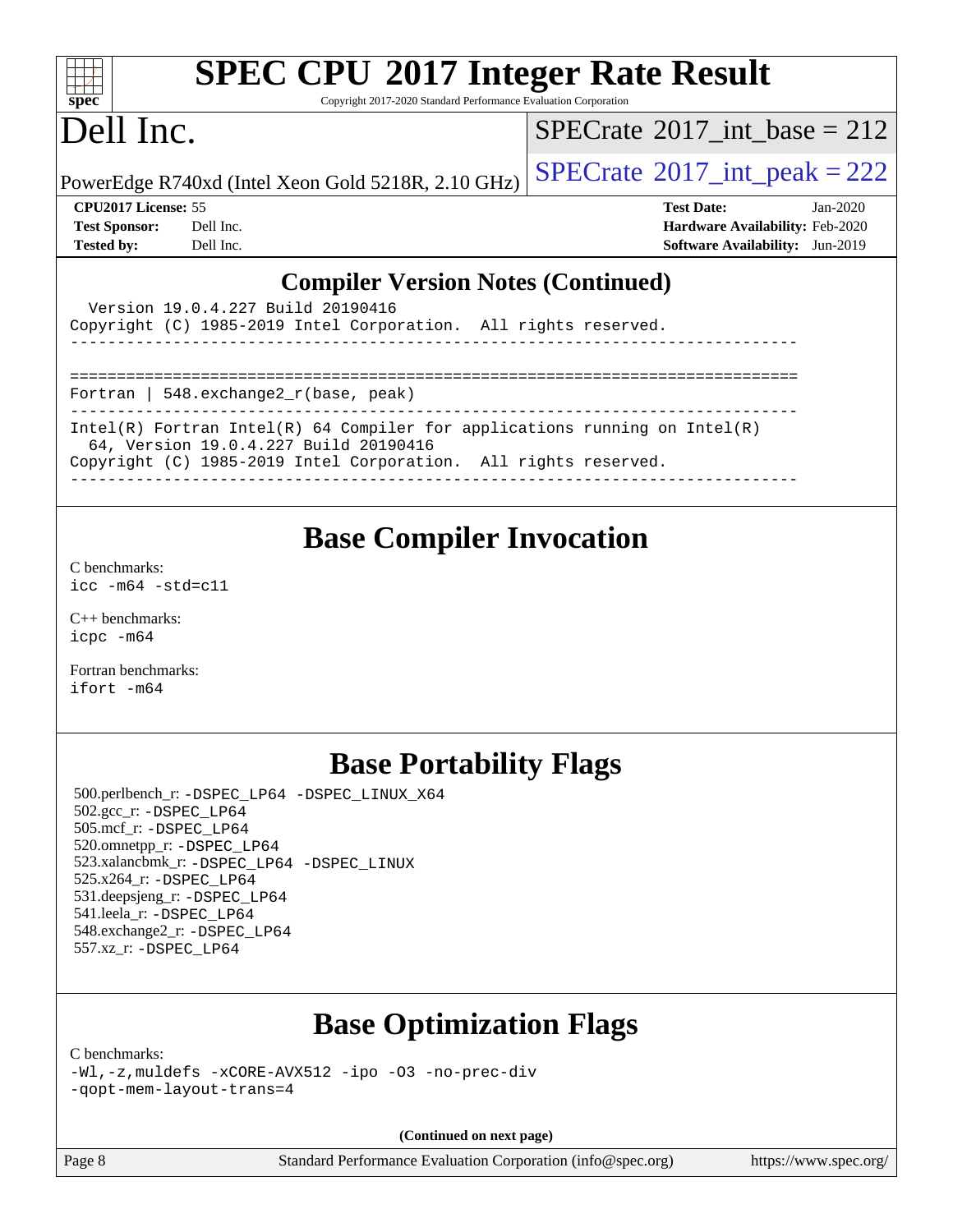

# **[SPEC CPU](http://www.spec.org/auto/cpu2017/Docs/result-fields.html#SPECCPU2017IntegerRateResult)[2017 Integer Rate Result](http://www.spec.org/auto/cpu2017/Docs/result-fields.html#SPECCPU2017IntegerRateResult)**

Copyright 2017-2020 Standard Performance Evaluation Corporation

# Dell Inc.

 $SPECTate@2017_int\_base = 212$ 

PowerEdge R740xd (Intel Xeon Gold 5218R, 2.10 GHz)  $\left|$  [SPECrate](http://www.spec.org/auto/cpu2017/Docs/result-fields.html#SPECrate2017intpeak)<sup>®</sup>[2017\\_int\\_peak = 2](http://www.spec.org/auto/cpu2017/Docs/result-fields.html#SPECrate2017intpeak)22

**[CPU2017 License:](http://www.spec.org/auto/cpu2017/Docs/result-fields.html#CPU2017License)** 55 **[Test Date:](http://www.spec.org/auto/cpu2017/Docs/result-fields.html#TestDate)** Jan-2020 **[Test Sponsor:](http://www.spec.org/auto/cpu2017/Docs/result-fields.html#TestSponsor)** Dell Inc. **[Hardware Availability:](http://www.spec.org/auto/cpu2017/Docs/result-fields.html#HardwareAvailability)** Feb-2020 **[Tested by:](http://www.spec.org/auto/cpu2017/Docs/result-fields.html#Testedby)** Dell Inc. **[Software Availability:](http://www.spec.org/auto/cpu2017/Docs/result-fields.html#SoftwareAvailability)** Jun-2019

# **[Base Optimization Flags \(Continued\)](http://www.spec.org/auto/cpu2017/Docs/result-fields.html#BaseOptimizationFlags)**

#### [C benchmarks](http://www.spec.org/auto/cpu2017/Docs/result-fields.html#Cbenchmarks) (continued):

[-L/usr/local/IntelCompiler19/compilers\\_and\\_libraries\\_2019.4.227/linux/compiler/lib/intel64](http://www.spec.org/cpu2017/results/res2020q1/cpu2017-20200203-20827.flags.html#user_CCbase_qkmalloc_link_0ffe0cb02c68ef1b443a077c7888c10c67ca0d1dd7138472156f06a085bbad385f78d49618ad55dca9db3b1608e84afc2f69b4003b1d1ca498a9fc1462ccefda) [-lqkmalloc](http://www.spec.org/cpu2017/results/res2020q1/cpu2017-20200203-20827.flags.html#user_CCbase_qkmalloc_link_lib_79a818439969f771c6bc311cfd333c00fc099dad35c030f5aab9dda831713d2015205805422f83de8875488a2991c0a156aaa600e1f9138f8fc37004abc96dc5)

#### [C++ benchmarks](http://www.spec.org/auto/cpu2017/Docs/result-fields.html#CXXbenchmarks):

[-Wl,-z,muldefs](http://www.spec.org/cpu2017/results/res2020q1/cpu2017-20200203-20827.flags.html#user_CXXbase_link_force_multiple1_b4cbdb97b34bdee9ceefcfe54f4c8ea74255f0b02a4b23e853cdb0e18eb4525ac79b5a88067c842dd0ee6996c24547a27a4b99331201badda8798ef8a743f577) [-xCORE-AVX512](http://www.spec.org/cpu2017/results/res2020q1/cpu2017-20200203-20827.flags.html#user_CXXbase_f-xCORE-AVX512) [-ipo](http://www.spec.org/cpu2017/results/res2020q1/cpu2017-20200203-20827.flags.html#user_CXXbase_f-ipo) [-O3](http://www.spec.org/cpu2017/results/res2020q1/cpu2017-20200203-20827.flags.html#user_CXXbase_f-O3) [-no-prec-div](http://www.spec.org/cpu2017/results/res2020q1/cpu2017-20200203-20827.flags.html#user_CXXbase_f-no-prec-div) [-qopt-mem-layout-trans=4](http://www.spec.org/cpu2017/results/res2020q1/cpu2017-20200203-20827.flags.html#user_CXXbase_f-qopt-mem-layout-trans_fa39e755916c150a61361b7846f310bcdf6f04e385ef281cadf3647acec3f0ae266d1a1d22d972a7087a248fd4e6ca390a3634700869573d231a252c784941a8) [-L/usr/local/IntelCompiler19/compilers\\_and\\_libraries\\_2019.4.227/linux/compiler/lib/intel64](http://www.spec.org/cpu2017/results/res2020q1/cpu2017-20200203-20827.flags.html#user_CXXbase_qkmalloc_link_0ffe0cb02c68ef1b443a077c7888c10c67ca0d1dd7138472156f06a085bbad385f78d49618ad55dca9db3b1608e84afc2f69b4003b1d1ca498a9fc1462ccefda) [-lqkmalloc](http://www.spec.org/cpu2017/results/res2020q1/cpu2017-20200203-20827.flags.html#user_CXXbase_qkmalloc_link_lib_79a818439969f771c6bc311cfd333c00fc099dad35c030f5aab9dda831713d2015205805422f83de8875488a2991c0a156aaa600e1f9138f8fc37004abc96dc5)

#### [Fortran benchmarks](http://www.spec.org/auto/cpu2017/Docs/result-fields.html#Fortranbenchmarks):

```
-Wl,-z,muldefs -xCORE-AVX512 -ipo -O3 -no-prec-div
-qopt-mem-layout-trans=4 -nostandard-realloc-lhs -align array32byte
-L/usr/local/IntelCompiler19/compilers_and_libraries_2019.4.227/linux/compiler/lib/intel64
-lqkmalloc
```
### **[Peak Compiler Invocation](http://www.spec.org/auto/cpu2017/Docs/result-fields.html#PeakCompilerInvocation)**

[C benchmarks \(except as noted below\)](http://www.spec.org/auto/cpu2017/Docs/result-fields.html#Cbenchmarksexceptasnotedbelow): [icc -m64 -std=c11](http://www.spec.org/cpu2017/results/res2020q1/cpu2017-20200203-20827.flags.html#user_CCpeak_intel_icc_64bit_c11_33ee0cdaae7deeeab2a9725423ba97205ce30f63b9926c2519791662299b76a0318f32ddfffdc46587804de3178b4f9328c46fa7c2b0cd779d7a61945c91cd35)

502.gcc\_r: [icc -m32 -std=c11 -L/usr/local/IntelCompiler19/compilers\\_and\\_libraries\\_2019.4.227/linux/compiler/lib/ia32\\_lin](http://www.spec.org/cpu2017/results/res2020q1/cpu2017-20200203-20827.flags.html#user_peakCCLD502_gcc_r_intel_icc_38a193a897536fa645efb1dc6ac2bea2bddbbe56f130e144a606d1b2649003f27c79f8814020c1f9355cbbf0d7ab0d194a7a979ee1e2a95641bbb8cf571aac7b)

[C++ benchmarks \(except as noted below\)](http://www.spec.org/auto/cpu2017/Docs/result-fields.html#CXXbenchmarksexceptasnotedbelow): [icpc -m64](http://www.spec.org/cpu2017/results/res2020q1/cpu2017-20200203-20827.flags.html#user_CXXpeak_intel_icpc_64bit_4ecb2543ae3f1412ef961e0650ca070fec7b7afdcd6ed48761b84423119d1bf6bdf5cad15b44d48e7256388bc77273b966e5eb805aefd121eb22e9299b2ec9d9)

523.xalancbmk\_r: [icpc -m32 -L/usr/local/IntelCompiler19/compilers\\_and\\_libraries\\_2019.4.227/linux/compiler/lib/ia32\\_lin](http://www.spec.org/cpu2017/results/res2020q1/cpu2017-20200203-20827.flags.html#user_peakCXXLD523_xalancbmk_r_intel_icpc_840f965b38320ad10acba6032d6ca4c816e722c432c250f3408feae347068ba449f694544a48cf12cd3bde3495e328e6747ab0f629c2925d3062e2ee144af951)

[Fortran benchmarks](http://www.spec.org/auto/cpu2017/Docs/result-fields.html#Fortranbenchmarks): [ifort -m64](http://www.spec.org/cpu2017/results/res2020q1/cpu2017-20200203-20827.flags.html#user_FCpeak_intel_ifort_64bit_24f2bb282fbaeffd6157abe4f878425411749daecae9a33200eee2bee2fe76f3b89351d69a8130dd5949958ce389cf37ff59a95e7a40d588e8d3a57e0c3fd751)

### **[Peak Portability Flags](http://www.spec.org/auto/cpu2017/Docs/result-fields.html#PeakPortabilityFlags)**

 500.perlbench\_r: [-DSPEC\\_LP64](http://www.spec.org/cpu2017/results/res2020q1/cpu2017-20200203-20827.flags.html#b500.perlbench_r_peakPORTABILITY_DSPEC_LP64) [-DSPEC\\_LINUX\\_X64](http://www.spec.org/cpu2017/results/res2020q1/cpu2017-20200203-20827.flags.html#b500.perlbench_r_peakCPORTABILITY_DSPEC_LINUX_X64) 502.gcc\_r: [-D\\_FILE\\_OFFSET\\_BITS=64](http://www.spec.org/cpu2017/results/res2020q1/cpu2017-20200203-20827.flags.html#user_peakPORTABILITY502_gcc_r_file_offset_bits_64_5ae949a99b284ddf4e95728d47cb0843d81b2eb0e18bdfe74bbf0f61d0b064f4bda2f10ea5eb90e1dcab0e84dbc592acfc5018bc955c18609f94ddb8d550002c) 505.mcf\_r: [-DSPEC\\_LP64](http://www.spec.org/cpu2017/results/res2020q1/cpu2017-20200203-20827.flags.html#suite_peakPORTABILITY505_mcf_r_DSPEC_LP64) 520.omnetpp\_r: [-DSPEC\\_LP64](http://www.spec.org/cpu2017/results/res2020q1/cpu2017-20200203-20827.flags.html#suite_peakPORTABILITY520_omnetpp_r_DSPEC_LP64) 523.xalancbmk\_r: [-D\\_FILE\\_OFFSET\\_BITS=64](http://www.spec.org/cpu2017/results/res2020q1/cpu2017-20200203-20827.flags.html#user_peakPORTABILITY523_xalancbmk_r_file_offset_bits_64_5ae949a99b284ddf4e95728d47cb0843d81b2eb0e18bdfe74bbf0f61d0b064f4bda2f10ea5eb90e1dcab0e84dbc592acfc5018bc955c18609f94ddb8d550002c) [-DSPEC\\_LINUX](http://www.spec.org/cpu2017/results/res2020q1/cpu2017-20200203-20827.flags.html#b523.xalancbmk_r_peakCXXPORTABILITY_DSPEC_LINUX) 525.x264\_r: [-DSPEC\\_LP64](http://www.spec.org/cpu2017/results/res2020q1/cpu2017-20200203-20827.flags.html#suite_peakPORTABILITY525_x264_r_DSPEC_LP64) 531.deepsjeng\_r: [-DSPEC\\_LP64](http://www.spec.org/cpu2017/results/res2020q1/cpu2017-20200203-20827.flags.html#suite_peakPORTABILITY531_deepsjeng_r_DSPEC_LP64) 541.leela\_r: [-DSPEC\\_LP64](http://www.spec.org/cpu2017/results/res2020q1/cpu2017-20200203-20827.flags.html#suite_peakPORTABILITY541_leela_r_DSPEC_LP64)

**(Continued on next page)**

Page 9 Standard Performance Evaluation Corporation [\(info@spec.org\)](mailto:info@spec.org) <https://www.spec.org/>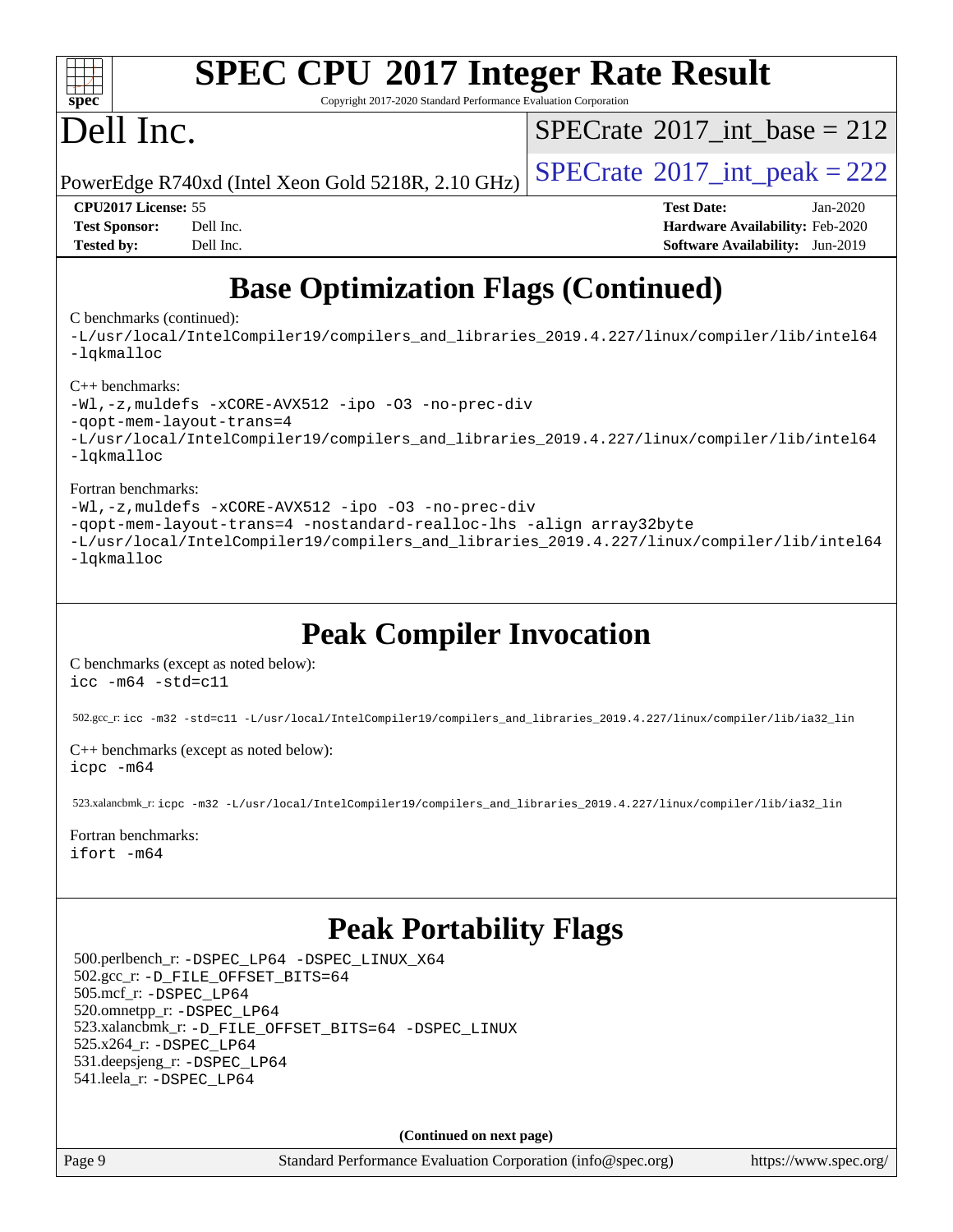#### $+\ +$ **[spec](http://www.spec.org/)**

# **[SPEC CPU](http://www.spec.org/auto/cpu2017/Docs/result-fields.html#SPECCPU2017IntegerRateResult)[2017 Integer Rate Result](http://www.spec.org/auto/cpu2017/Docs/result-fields.html#SPECCPU2017IntegerRateResult)**

Copyright 2017-2020 Standard Performance Evaluation Corporation

# Dell Inc.

 $SPECTate@2017_int\_base = 212$ 

PowerEdge R740xd (Intel Xeon Gold 5218R, 2.10 GHz)  $\left|$  [SPECrate](http://www.spec.org/auto/cpu2017/Docs/result-fields.html#SPECrate2017intpeak)®[2017\\_int\\_peak = 2](http://www.spec.org/auto/cpu2017/Docs/result-fields.html#SPECrate2017intpeak)22

**[CPU2017 License:](http://www.spec.org/auto/cpu2017/Docs/result-fields.html#CPU2017License)** 55 **[Test Date:](http://www.spec.org/auto/cpu2017/Docs/result-fields.html#TestDate)** Jan-2020 **[Test Sponsor:](http://www.spec.org/auto/cpu2017/Docs/result-fields.html#TestSponsor)** Dell Inc. **[Hardware Availability:](http://www.spec.org/auto/cpu2017/Docs/result-fields.html#HardwareAvailability)** Feb-2020 **[Tested by:](http://www.spec.org/auto/cpu2017/Docs/result-fields.html#Testedby)** Dell Inc. **[Software Availability:](http://www.spec.org/auto/cpu2017/Docs/result-fields.html#SoftwareAvailability)** Jun-2019

## **[Peak Portability Flags \(Continued\)](http://www.spec.org/auto/cpu2017/Docs/result-fields.html#PeakPortabilityFlags)**

 548.exchange2\_r: [-DSPEC\\_LP64](http://www.spec.org/cpu2017/results/res2020q1/cpu2017-20200203-20827.flags.html#suite_peakPORTABILITY548_exchange2_r_DSPEC_LP64) 557.xz\_r: [-DSPEC\\_LP64](http://www.spec.org/cpu2017/results/res2020q1/cpu2017-20200203-20827.flags.html#suite_peakPORTABILITY557_xz_r_DSPEC_LP64)

**[Peak Optimization Flags](http://www.spec.org/auto/cpu2017/Docs/result-fields.html#PeakOptimizationFlags)**

[C benchmarks](http://www.spec.org/auto/cpu2017/Docs/result-fields.html#Cbenchmarks):

```
 500.perlbench_r: -Wl,-z,muldefs -prof-gen(pass 1) -prof-use(pass 2) -ipo
-xCORE-AVX512 -O3 -no-prec-div -qopt-mem-layout-trans=4
-fno-strict-overflow
-L/usr/local/IntelCompiler19/compilers_and_libraries_2019.4.227/linux/compiler/lib/intel64
-lqkmalloc
 502.gcc_r: -Wl,-z,muldefs -prof-gen(pass 1) -prof-use(pass 2) -ipo
-xCORE-AVX512 -O3 -no-prec-div -qopt-mem-layout-trans=4
-L/usr/local/je5.0.1-32/lib -ljemalloc
 505.mcf_r: basepeak = yes
 525.x264_r: -Wl,-z,muldefs -xCORE-AVX512 -ipo -O3 -no-prec-div
-qopt-mem-layout-trans=4 -fno-alias
-L/usr/local/IntelCompiler19/compilers_and_libraries_2019.4.227/linux/compiler/lib/intel64
-lqkmalloc
 557.xz_r: basepeak = yes
C++ benchmarks: 
 520.omnetpp_r: basepeak = yes
 523.xalancbmk_r: -Wl,-z,muldefs -prof-gen(pass 1) -prof-use(pass 2) -ipo
-xCORE-AVX512 -O3 -no-prec-div -qopt-mem-layout-trans=4
-L/usr/local/je5.0.1-32/lib -ljemalloc
 531.deepsjeng_r: basepeak = yes
 541.leela_r: basepeak = yes
Fortran benchmarks: 
-Wl,-z,muldefs -xCORE-AVX512 -ipo -O3 -no-prec-div
-qopt-mem-layout-trans=4 -nostandard-realloc-lhs -align array32byte
-L/usr/local/IntelCompiler19/compilers_and_libraries_2019.4.227/linux/compiler/lib/intel64
-lqkmalloc
```